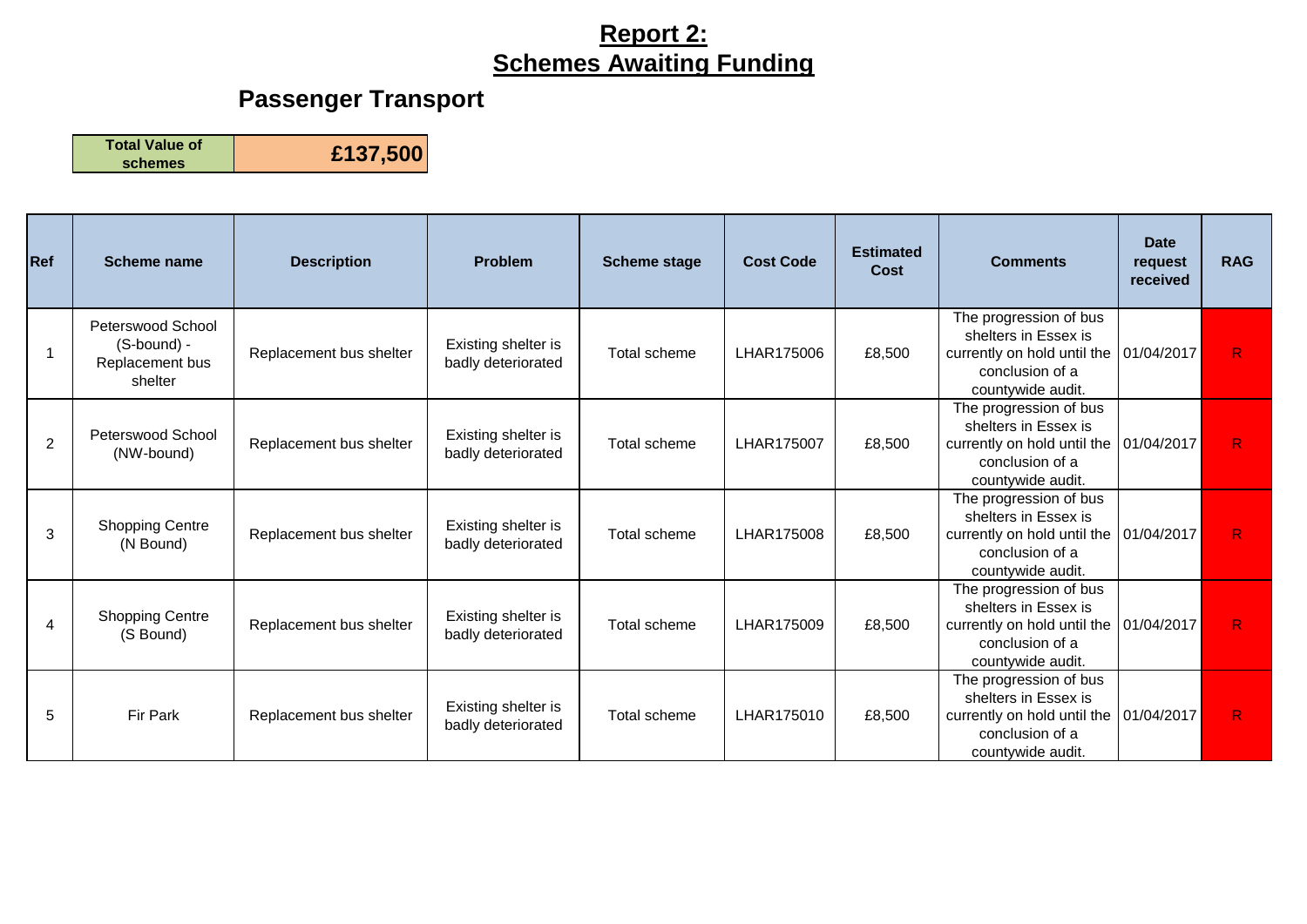# **Passenger Transport**

**Total Value of** 

**schemes £137,500**

| Ref            | Scheme name                  | <b>Description</b>      | <b>Problem</b>                            | <b>Scheme stage</b> | <b>Cost Code</b> | <b>Estimated</b><br>Cost | <b>Comments</b>                                                                                                                      | <b>Date</b><br>request<br>received | <b>RAG</b> |
|----------------|------------------------------|-------------------------|-------------------------------------------|---------------------|------------------|--------------------------|--------------------------------------------------------------------------------------------------------------------------------------|------------------------------------|------------|
| 6              | Pollards Hatch<br>(NW Bound) | Replacement bus shelter | Existing shelter is<br>badly deteriorated | Total scheme        | LHAR175011       | £8,500                   | The progression of bus<br>shelters in Essex is<br>currently on hold until the   01/04/2017  <br>conclusion of a<br>countywide audit. |                                    | R          |
| $\overline{7}$ | Ladyshot (opp)               | Replacement bus shelter | Existing shelter is<br>badly deteriorated | Total scheme        | LHAR175012       | £8,500                   | The progression of bus<br>shelters in Essex is<br>currently on hold until the<br>conclusion of a<br>countywide audit.                | 01/04/2017                         | R          |
| 8              | Barleycroft<br>(N Bound)     | Replacement bus shelter | Existing shelter is<br>badly deteriorated | Total scheme        | LHAR175013       | £8,500                   | The progression of bus<br>shelters in Essex is<br>currently on hold until the<br>conclusion of a<br>countywide audit.                | 01/04/2017                         | R          |
| 9              | Barleycroft<br>(S Bound)     | Replacement bus shelter | Existing shelter is<br>badly deteriorated | Total scheme        | LHAR175014       | £8,500                   | The progression of bus<br>shelters in Essex is<br>currently on hold until the<br>conclusion of a<br>countywide audit.                | 01/04/2017                         | R.         |
| 10             | <b>Three Horseshoes</b>      | Replacement bus shelter | Existing shelter is<br>badly deteriorated | Total scheme        | LHAR175015       | £8,500                   | The progression of bus<br>shelters in Essex is<br>currently on hold until the<br>conclusion of a<br>countywide audit.                | 01/04/2017                         | R          |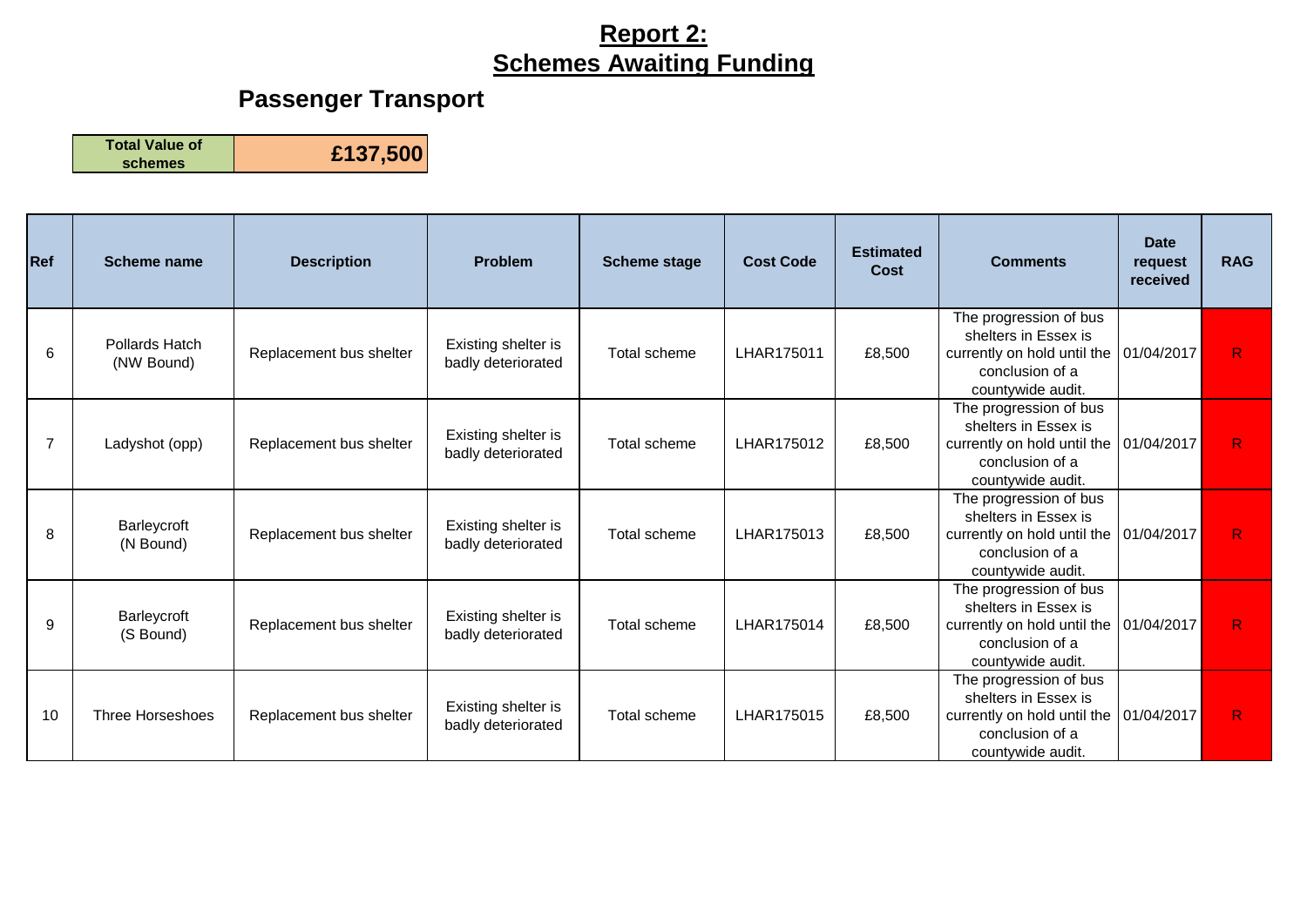# **Passenger Transport**

**Total Value of** 

**schemes £137,500**

| Ref | <b>Scheme name</b>                                           | <b>Description</b>                                                                                | <b>Problem</b>                                                                         | <b>Scheme stage</b> | <b>Cost Code</b> | <b>Estimated</b><br>Cost | <b>Comments</b>                                                                                                                  | <b>Date</b><br>request<br>received | <b>RAG</b> |
|-----|--------------------------------------------------------------|---------------------------------------------------------------------------------------------------|----------------------------------------------------------------------------------------|---------------------|------------------|--------------------------|----------------------------------------------------------------------------------------------------------------------------------|------------------------------------|------------|
| 11  | Salvation Army (o/s)                                         | Replacement bus shelter                                                                           | Existing shelter is<br>badly deteriorated                                              | Total scheme        | LHAR175016       | £8,500                   | The progression of bus<br>shelters in Essex is<br>currently on hold until the<br>conclusion of a<br>countywide audit.            | 01/04/2017                         | R.         |
| 12  | The Hornbeams (adj)                                          | Replacement bus shelter                                                                           | Existing shelter is<br>badly deteriorated                                              | Total scheme        | LHAR175017       | £8,500                   | The progression of bus<br>shelters in Essex is<br>currently on hold until the<br>conclusion of a<br>countywide audit.            | 01/04/2017                         | R          |
| 13  | The Herald o/s                                               | Replacement bus shelter                                                                           | Existing shelter is<br>badly deteriorated                                              | Total scheme        | LHAR175018       | £8,500                   | The progression of bus<br>shelters in Essex is<br>currently on hold until the<br>conclusion of a<br>countywide audit.            | 01/04/2017                         | R.         |
| 14  | Spinning Wheel Mead                                          | Replacement bus shelter                                                                           | Existing shelter is<br>badly deteriorated                                              | Total scheme        | LHAR175019       | £8,500                   | The progression of bus<br>shelters in Essex is<br>currently on hold until the 01/04/2017<br>conclusion of a<br>countywide audit. |                                    | R.         |
| 15  | The Readings o/s                                             | Replacement bus shelter                                                                           | Existing shelter is<br>badly deteriorated                                              | Total scheme        | LHAR175020       | £8,500                   | The progression of bus<br>shelters in Essex is<br>currently on hold until the<br>conclusion of a<br>countywide audit.            | 01/04/2017                         | R.         |
| 16  | Partridge Road, close<br>to Five Acres - Dropped<br>crossing | Request for dropped<br>crossings to allow bus users<br>to access the bus stop and<br>new bus cage | Currently no provision<br>for pedestrians with<br>mobility issues to<br>cross the road | Validation          | LHAR185001       | <b>TBC</b>               | In validation.                                                                                                                   | 01/04/2018                         | $\vee$     |